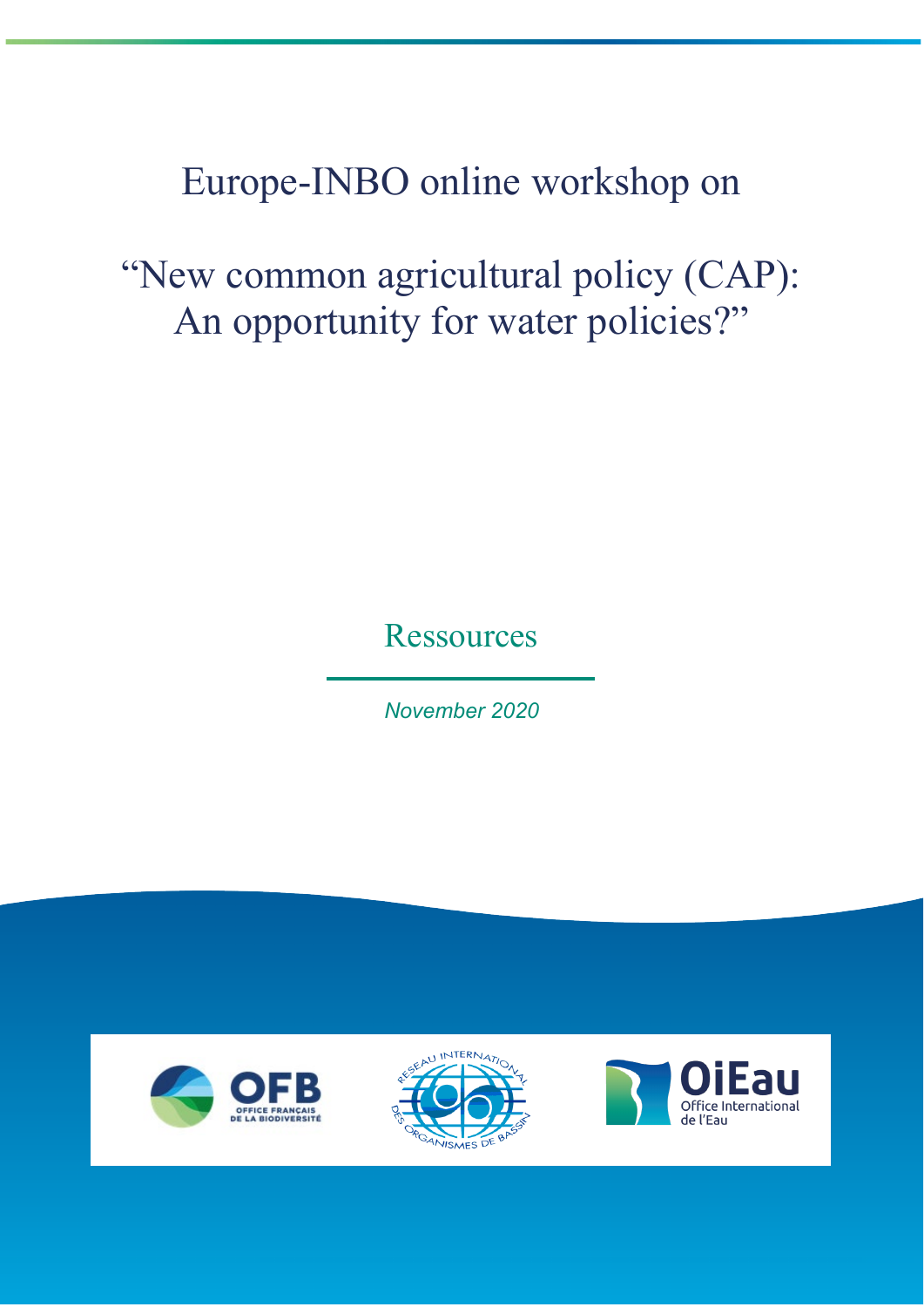# CAP and water policies in the current context – RESOURCES

*This document will be complemented after the workshop on « new CAP: an opportunity for water policies ? »*

#### **European Commission**

- 2019. [Evaluation of the Impact of the CAP on Water](https://ec.europa.eu/info/food-farming-fisheries/key-policies/common-agricultural-policy/cmef/sustainability/impact-cap-water_en)
- 2020. [Factsheet: How the future CAP will contribute to the EU Green Deal](https://ec.europa.eu/commission/presscorner/detail/en/fs_20_910)
- 20 May 2020. [The CAP reform's compatibility with the Green Deal's ambition](https://ec.europa.eu/info/news/cap-reforms-compatibility-green-deals-ambition-2020-may-20_en)

#### **Videos :**



- [EU Farm to Fork Strategy](https://www.youtube.com/watch?v=1tXseroYYFs)
- [Food Waste and Farm to Fork](https://www.youtube.com/watch?v=wLYgssYLUDg)
- [EU 2030 Biodiversity Strategy –](https://www.youtube.com/watch?v=SL7NihkezQw) International Dimension

#### **H2020 video :**

- [H2020 UNISECO Project for the Farm to Fork Strategy](https://www.youtube.com/watch?v=an6zI3msCmE)

#### **[Articles] 2020. Future on the CAP post 2020 :**

<https://www.consilium.europa.eu/en/policies/cap-future-2020/> <https://www.consilium.europa.eu/en/meetings/agrifish/2020/10/19-20/>

#### **European Projects (H2020) :**

- FAIRWAY : <https://www.fairway-project.eu/index.php>
- WaterProtect :<https://water-protect.eu/>
- UNISECO :<https://uniseco-project.eu/>